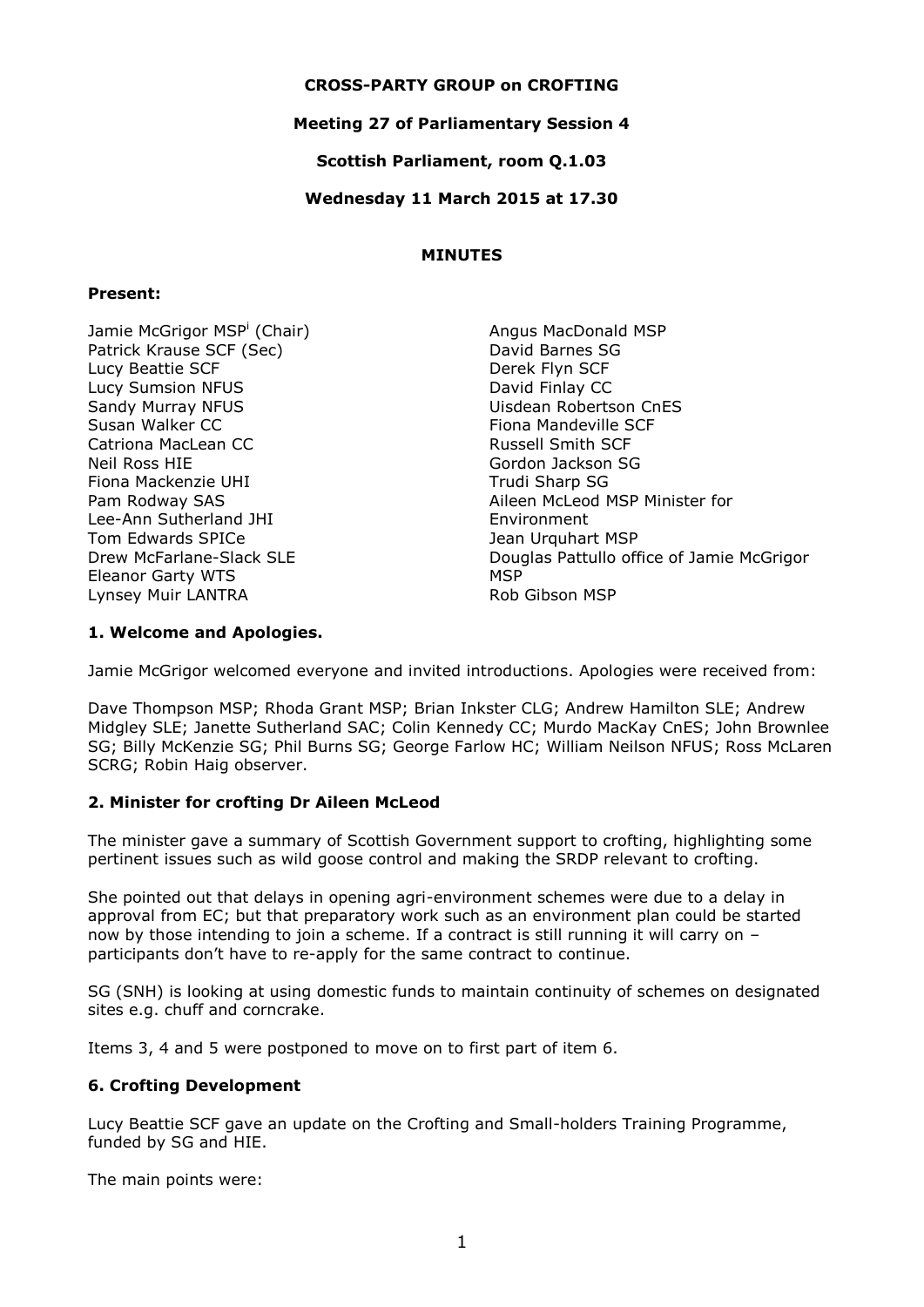The programme is aimed at crofters who are looking to acquire information and a broad range of crofting skills. Entry-level classroom-based courses cover crofting theory (history, legislation, crofting and agriculture regulations, environment, CAP, business planning etc) and are open to all. Practical Skills Courses and Seminars are open to all as well, but aimed at more experienced crofters.

The project remit is to run 8 Entry-Level Induction Courses, 48 one day Practical Skills Courses per annum and a range of seminar networking events. To date the programme has trained:- Entry Level Courses – 269 new and aspiring crofters.

Practical Skills Courses – 676 crofters.

Seminars – 71 crofters.

Certified Courses – 48 crofters.

**Total trained in our current programme – 1064 crofters/smallholders**

Information on the achievements in years 1 & 2 can be found in the annual reports.

There has been a clear indication from attendees that non-certified skills-based training they can take back to croft is what they want.

The programme is monitored by a Training Panel comprising representatives from agencies with training and development expertise (see hand-out).

SCF are developing a new programme 2016 to 2019. As well as building on current successes the programme will progress partnership working:

The Woodland Trust Scotland; SCF will facilitate training to help crofters to access SRDP funding. This programme of training and knowledge transfer will be delivered as part of the Croft Woodlands Project between 2015 and 2020.

Coigach Assynt Living Landscape Partnership (CALLP); has secured funding from the Heritage Lottery Fund to access bespoke training for crofters residing within their development area, and have asked SCF to work in this.

Foundation for Common Land (FCL) have commissioned SCF in piloting a crofter-led training programme which has successfully been run by hill farmers in England and Wales. The objective of the training is to provide conservation professionals with practical experience of crofting.

New work will include an entry-Level E-Learning Option working in partnership with UHI and LANTRA; Social Crofting Leadership Programme working in partnership with Social Farming Across Borders; training communities in Crofting Community Mapping; developing a Crofting Mentoring Scheme to connect new entrant crofters with experienced crofters.

*The minister left the meeting at this point.*

# **3. AGM – appointment of office-bearers**

Nomination for Chair: Jamie McGrigor MSP Nomination for Vice-chair Jean Urquhart MSP and Rhoda Grant MSP Nomination for secretary: Patrick Krause SCF

Rob Gibson MSP proposed that all nominations be moved; Sandy Murray NFUS seconded; *Agreed.*

# **4. Minutes of the previous meeting**

Minutes of 28 January 2015 agreed, subject to amendments:

- 1. RoS Item 5 the community mapping project is funded by RoS and SG; JMT and SG have not submitted any applications but this does not indicate disinterest;
- 2. NFUS item 6 'away-wintering' not 'over-wintering'.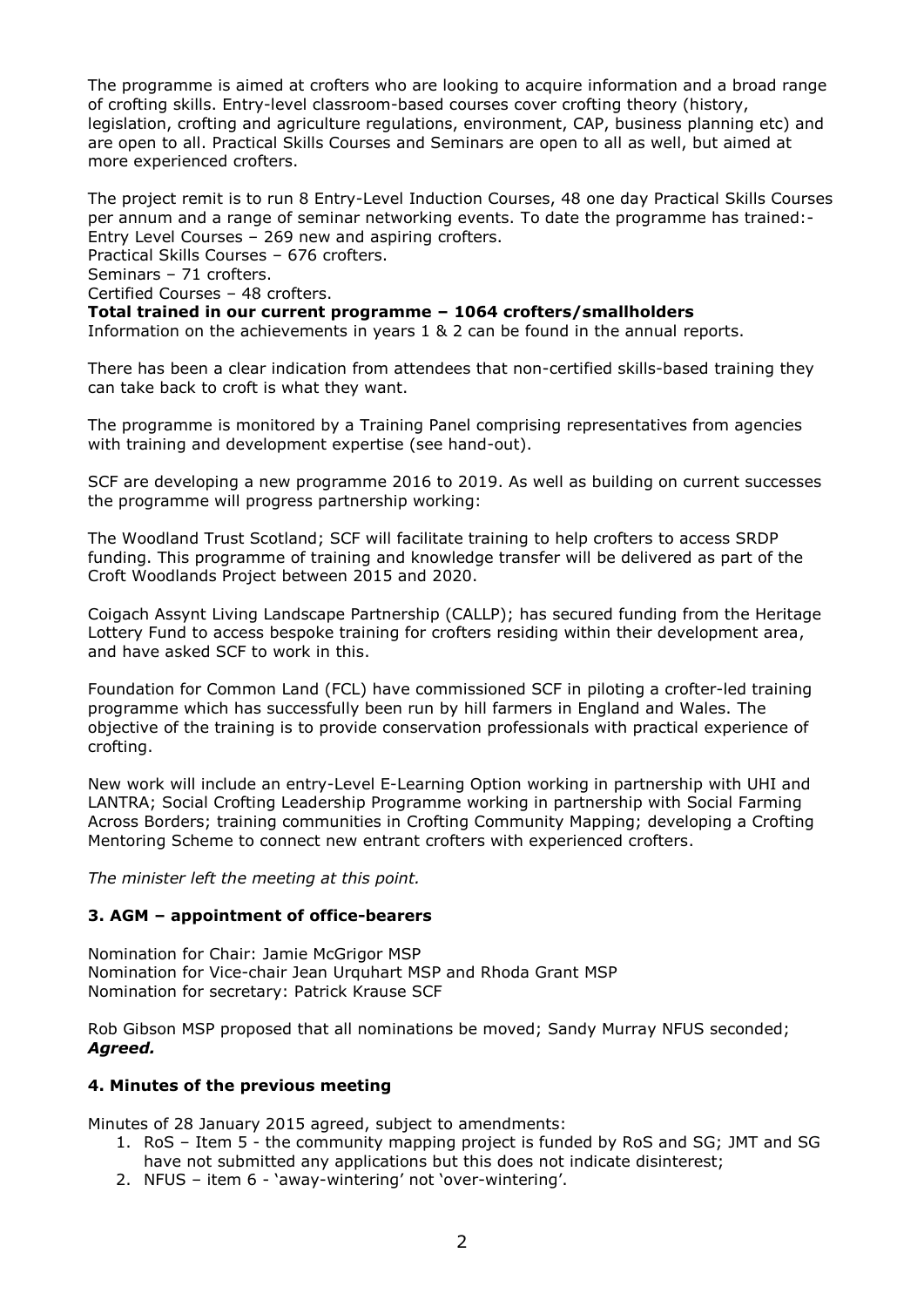#### **5. Matters arising**

1. Crofting census (in AOB). Returns are now at 74% (Highland and WI 70-73%; Orkney 64%; Shetland 80%). Reminders are currently going out giving 3 weeks and reminding recipients of their statutory requirements, and emphasising how useful this exercise is to crofting. Whilst there is potentially a £200 penalty for non-compliance, the focus will be on the value of the information. The CC will decide how to proceed regarding those who have not responded at the next board meeting 24 April. Options will be determined by resources available.

It appears that there is a positive effect – there are more assignations and sub-lets coming through. All stakeholder organisations are asked to help publicise the positive benefits of complying with the census.

- 2. NFUS pointed out (re. item 4) that FCS communications are still not good in Sleat.
- 3. DF intimated that there was a proposal to map a Highland crofting estate including croft boundaries of several townships and their common grazings. This would involve all agencies including SCF. CPG would be kept informed of progress.

#### **6. Crofting Development (cont)**

**Lee-Ann Sutherland JHI** gave an update on crofting related research – her presentation 'Recent Research on Crofting Futures' has been circulated.

**2013 CAP Intentions Survey** of recent and anticipated structural changes to Scottish agricultural holdings, funded by the Scottish Government through RESAS. Analysis compares livestock crofts, livestock farms in the traditional crofting counties, and livestock farms outside of the traditional crofting counties.

Telephone survey yielding 2414 responses; 277 of which were holdings which included croft land.

The main findings were:

As expected, crofts differ structurally from other farms in Scotland, being smaller, more parttime and less commercial.

There are similar percentages of identified successors and length of tenure.

Crofters are significantly older, and more dependent on subsidy income.

Crofters under the age of 65 are more active - more involved in environmental schemes, uptake of new technologies, intend to make changes.

There are somewhat more 'new entrants' (of a range of ages) to crofting than other livestock farms - 16% of respondents had less than 10 year's experience.

Aggregate levels of change were low; high levels of increased (31%) and decreased (27%) numbers of livestock; high levels of increased (27%) and decreased intensity of production (17%). 27% of responding crofters increased the size of their holdings, whereas 8% reduced.

Changes most strongly influenced by input costs, regulations and commodity prices. Changes to the Single Farm Payment were of mid-importance.

Responses to a 25% SFP increase - increased activity, but less than for other livestock farms. Responses to a 25% SFP decrease - decreased activity but much more so than for other livestock farms.

**2014 ProAKIS study** - Case study of new entrant knowledge networks on Skye, Harris and Lewis, Funded by the European Commission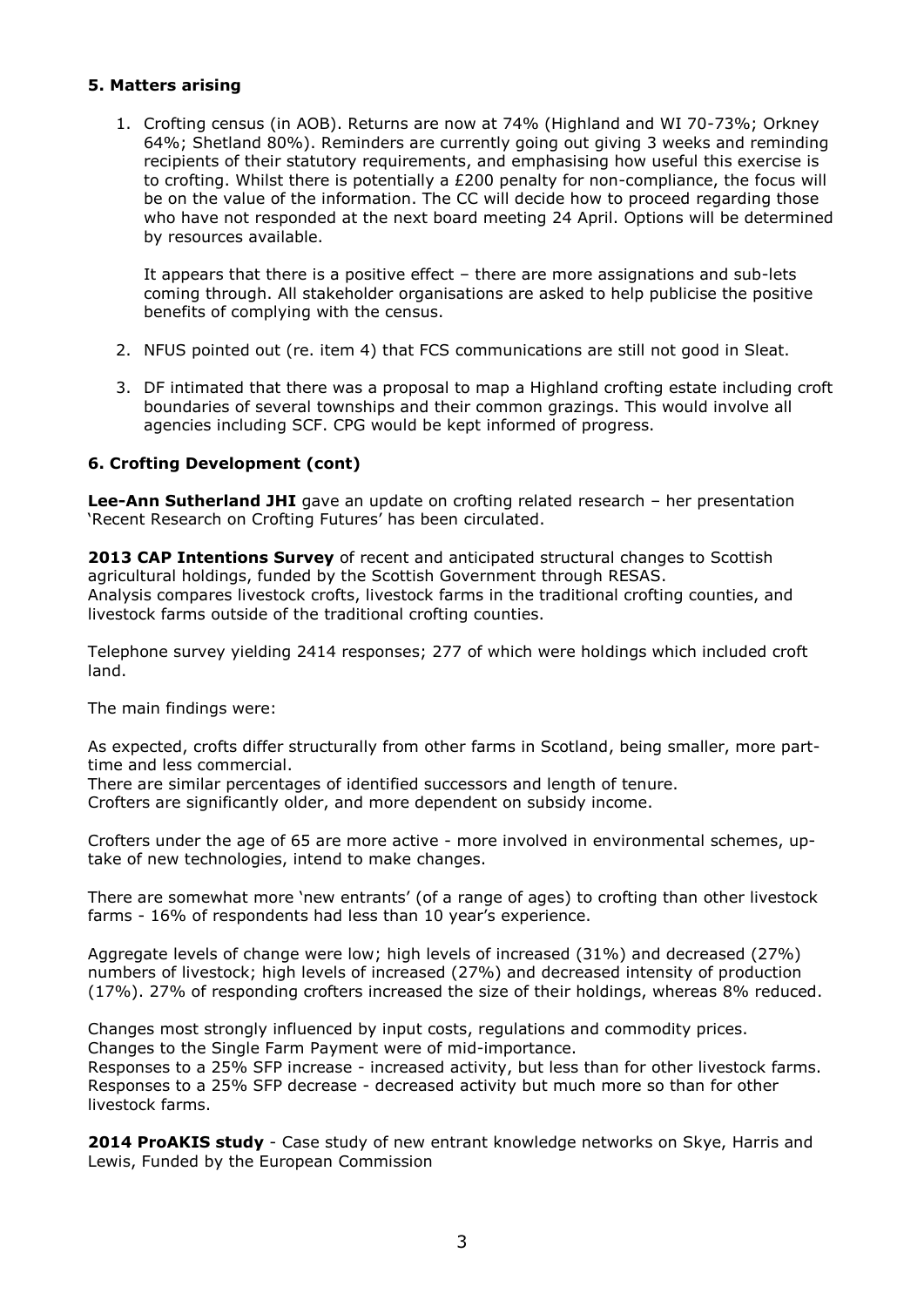'Prospects for Farmers' Support: Advisory Services in European AKIS' - collaborative project with 8 European partners. Case studies on new entrants to farming in Bulgaria, Portugal, Poland and the UK [\(www.proakis.eu\)](http://www.proakis.eu/).

Preliminary case study findings; complex information networks and needs formal advice to access subsidies and reliance on local knowledge for production and innovation through offcroft work experience.

*Discussion:*

Diversification is increasing.

Theoretically the *total* receipt to crofters can increase under the new CAP but it is yet to be seen how this pans out in practice.

JHI will re-run the research in a number of years to analyse progress.

#### **Updates:**

#### **Pam Rodway** gave an update on **Crofting Connections.**

One of the recent highlights is that pupils from Papa Westray Primary, which has been part of Crofting Connections since 2009, are hoping to rent an acre of land belonging to the neighbouring small-holding, where they already grow their own produce and keep hens and sheep. The six primary pupils and one reception pupil are already active 'crofters' so we are looking into how this arrangement could become more formal. It is an excellent model for small island schools.

Planning for a next phase of CCx has started. As part of that process, we are undergoing an evaluation of Crofting Connections Phase 2 by a team from Glasgow University School of Education.

**HIE:** helping work on the future phases of Crofting Connections and the SCF Training Programme.

**SG:** The list of SRDP schemes is available – many of which are suitable for crofters to apply for. EC feedback is favourable.

This is the Year of Food & Drink; there is not enough appreciation of primary production, especially livestock. Crofting produce e.g. 'wedder lamb' (young mutton) needs to be promoted in any major events. Neil Ross (HIE) will look out appropriate events.

# **7. CAP and Crofting**

David Barnes, Chief Agriculture Officer SG, gave an update on CAP implementation.

Registration for claimants opened in January. As yet only about 50% of producers have registered. Crofters need to be encouraged to do it soon as dead-line is 15 May. It can be done on-line at home or in RPID local offices or ring the office for a hard-copy form.

The on-line Single Application Form (SAF) went live on Monday  $16<sup>th</sup>$  March. This form has the advantage of self-checking. But if people prefer hard-copy forms they can get them. Previous hard-copy claimants will receive pre-populated paper forms, and all previous claimants' prepopulated data in on the on-line system.

*Discussion:* It is difficult to register common grazings – it seems the grazings committee (clerk or constable) has to provide information on all share-holders? Yes, an entity registering to claim support payments has to supply information for all recipients, i.e. any shareholders of a grazing, or board members of a limited company, who will receive support. If the organisational structure is not clear RPID can advise.

Pillar 2 capital grants have not been approved by EC yet but are open 'at risk' so that applicants can register interest – which will be looked at as timely application.